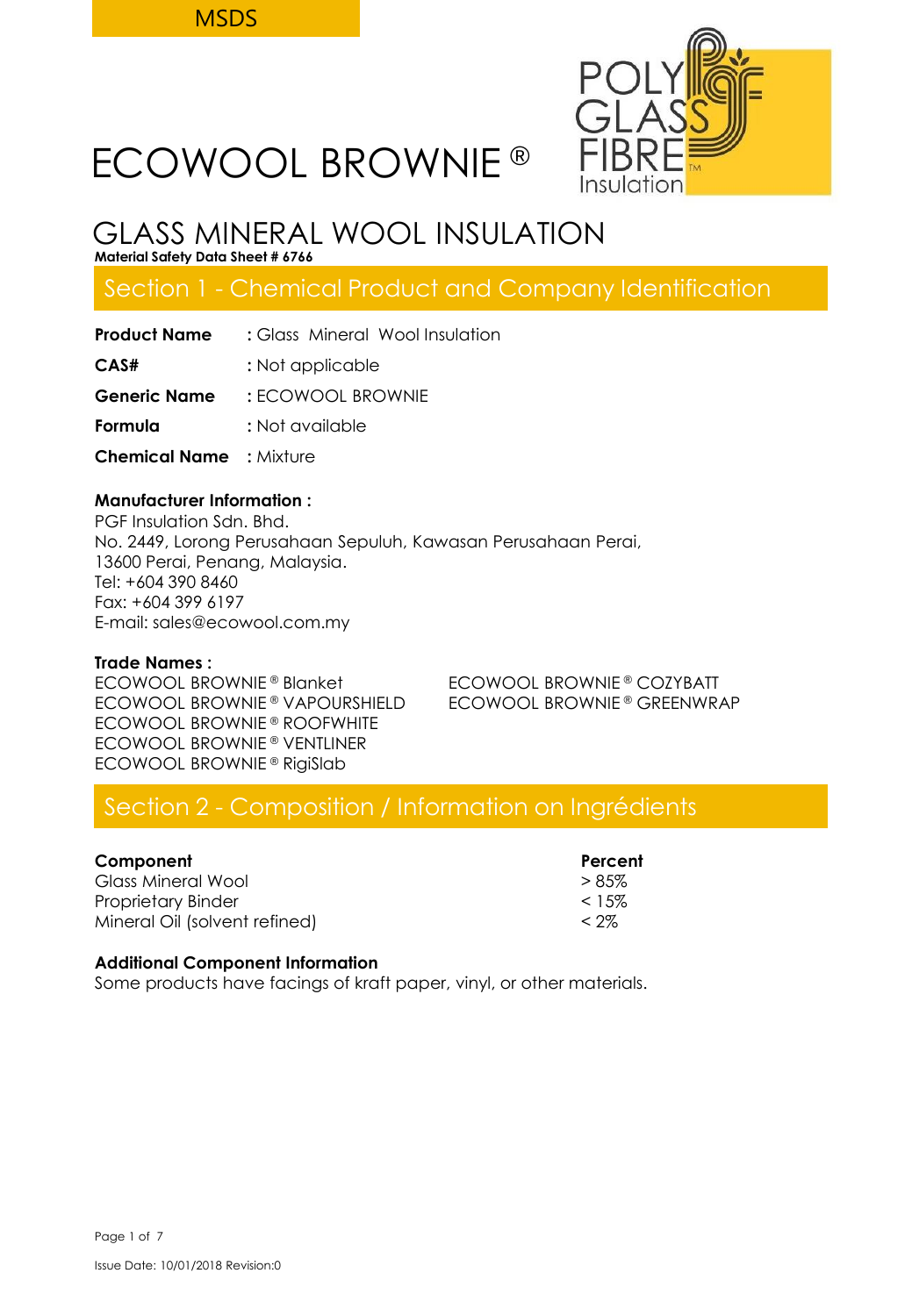

## Section 3 - Hazards Identification

## **Appearance and Odor**

## **Emergency Overview**

Glass Mineral Wool blanket, board or sectional pipe; light brown with or without facings. No significant odor.

Inhalation of excessive amounts of dust from the product may cause temporary upper respiratory irritation and/or congestion—remove individual to fresh air.

## **Summary**

## **Potential Health Effects**

Breathing dust from this product may cause a scratchy throat, congestion, and slight coughing. Getting dust or fibres on the skin, or in the eyes may cause itching, rash, or redness. Additional health and safety information is provided in Section 11 of this material safety data sheet.

## **Inhalation**

Irritation of the upper respiratory tract (scratchy throat), coughing, and congestion may occur in extreme exposures.

## **Skin**

Temporary irritation (itching) or redness may occur.

## **Absorption**

Not applicable

## **Ingestion**

This product is not intended to be ingested (eaten). If ingested, it may cause temporary irritation to the gastrointestinal (digestive) tract.

## **Eyes**

Temporary irritation (itching) or redness may occur.

## **Ears**

Temporary irritation (itching) or redness may occur.

## **Primary Routes of Entry (Exposure)**

Inhalation (breathing dust), skin, and eye contact.

## **Target Organs**

Nose (nasal passages), throat, lungs, skin, eyes.

## **Medical Conditions Aggravated by Exposure**

Pre-existing chronic respiratory, skin, or eye diseases or conditions.

## Section 4 - First Aid Measures

## **First Aid: Inhalation**

Remove to fresh air. Drink water to clear throat, and blow nose to remove dust.

## **First Aid: Skin**

Wash gently with soap and warm water to remove dust. Wash hands before eating or using the restroom.

## **First Aid: Ingestion**

Product is not intended to be ingested or eaten. If this product is ingested, irritation of the gastrointestinal (GI) tract may occur, and should be treated symptomatically. Rinse mouth with water to remove fibres, and drink plenty of water to help reduce the irritation. No chronic effects are expected following ingestion.

Page 2 of 7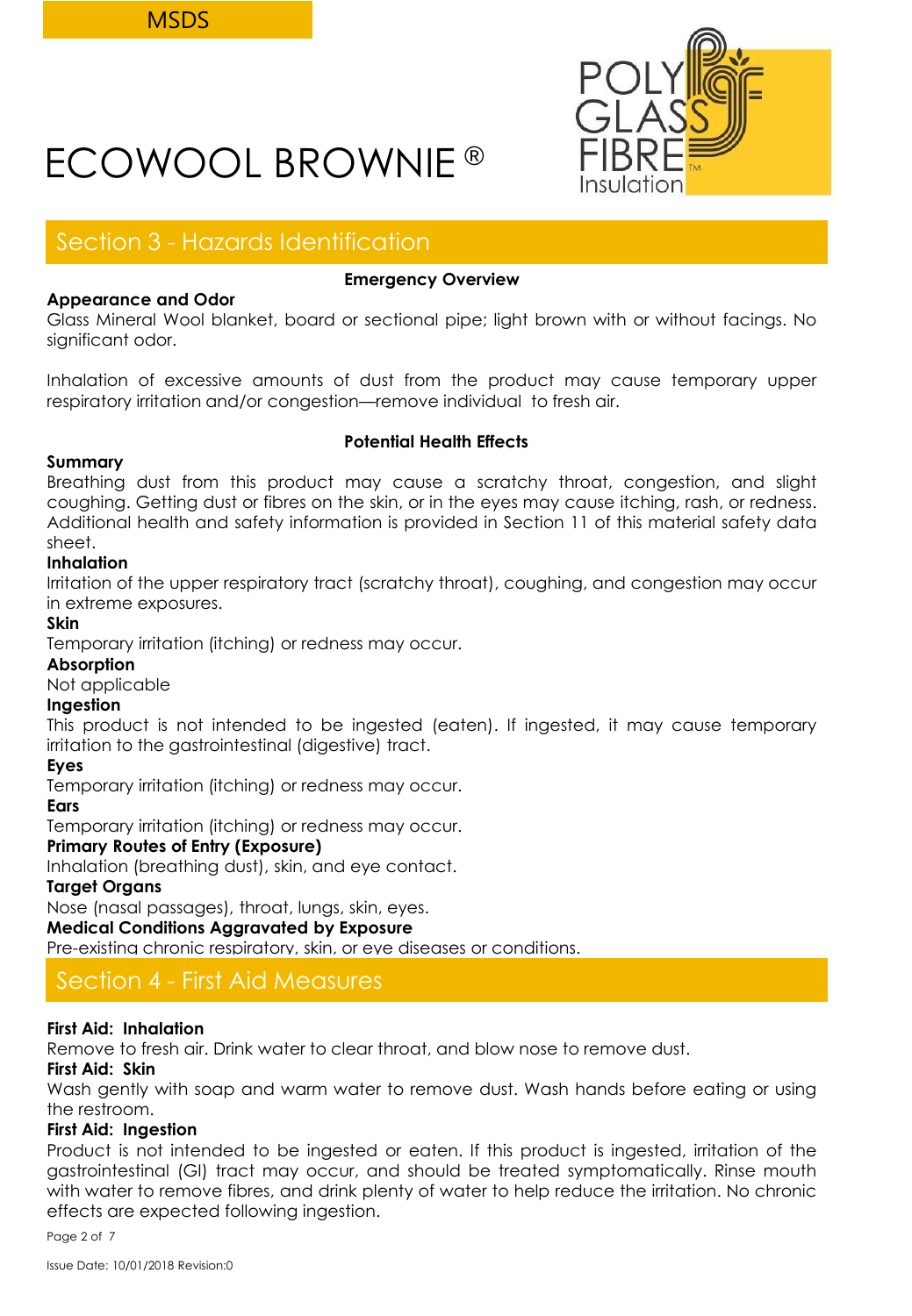

## **First Aid: Eyes**

Do not rub or scratch your eyes. Dust particles may cause the eye to be scratched. Flush eyes with large amounts of water for 5-15 minutes. If irritation persists, contact a medical professional.

## **First Aid: Ears**

Do not rub or scratch the ear if itching occurs. Wash gently with soap and warm water to remove dust or fibres.

## **First Aid: Notes to Physician**

This product is a mechanical irritant, and is not expected to produce any chronic health effects from acute exposures. Treatment should be directed toward removing the source of irritation with symptomatic treatment as necessary.

## Section 5 - Fire Fighting Measures

| <b>Flash Point</b>                                  | : Not applicable | <b>Method Used:</b> Not applicable |
|-----------------------------------------------------|------------------|------------------------------------|
| <b>Upper Flammable Limit (UFL)</b> : Not applicable |                  |                                    |
| Lower Flammable Limit (LFL) : Not applicable        |                  |                                    |
| Auto Ignition                                       | : Not determined |                                    |
| <b>Flammability Classification</b>                  | : Not determined |                                    |
| <b>Rate of Burning</b>                              | : Not determined |                                    |
| <b>General Fire Hazards</b>                         |                  |                                    |

There is no potential for spontaneous fire or explosion.

## **Extinguishing Media**

Carbon dioxide (CO $_2$ ), water, water fog, dry chemical.

## **Fire Fighting Equipment/Instructions**

No special procedures are expected to be necessary for this product. Normal fire fighting procedures should be followed to avoid inhalation of smoke and gases.

## Section 6 - Accidental Release Measures

## **Containment Procedures**

Pick up large pieces. Vacuum dusts. If sweeping is necessary, use a dust suppressant such as water. Do not dry sweep dust accumulation or use compressed air for clean-up. These procedures will help to minimize potential exposures.

## **Clean-Up Procedures**

Avoid the generation of dusts during clean-up.

## Section 7 - Handling and Storage

## **Handling Procedures**

Use protective equipment as described in Section 8 of this material safety data sheet when handling uncontained material.

## **Storage Procedures**

Warehouse storage should be in accordance with package directions, if any. Material should be kept clean, dry, and protected from moisture.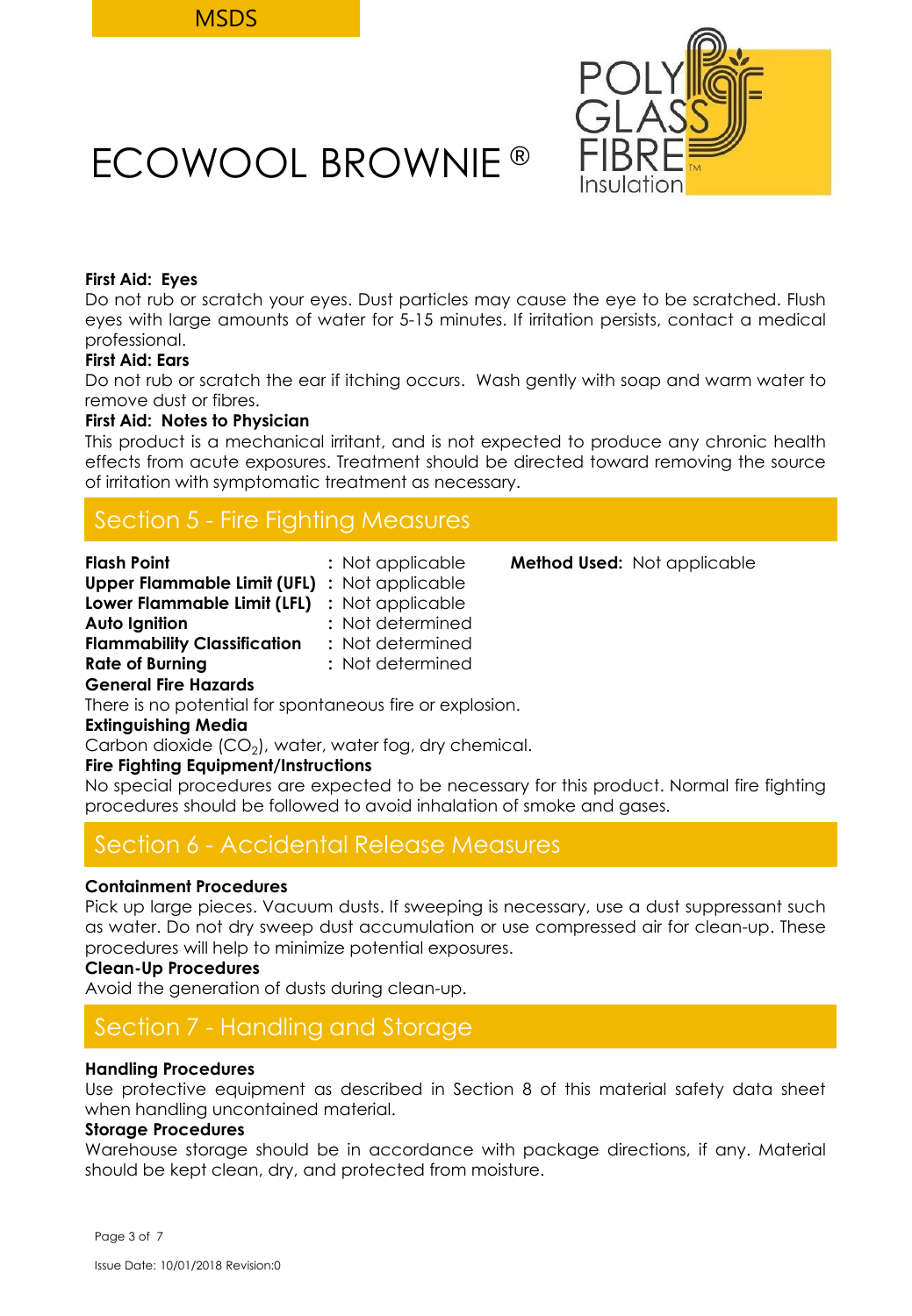

## Section 8 - Exposure Controls / Personal Protection

## **PERSONAL PROTECTIVE EQUIPMENT**

## **Personal Protective Equipment: Eyes/Face**

Safety glasses with side shields are recommended to keep dust out of the eyes.

## **Personal Protective Equipment: Ears**

Use ear protection (earplugs, hood, or earmuffs) to prevent airborne dust or glass mineral wool fibres from entering the ear, if necessary.

## **Personal Protective Equipment: Skin**

Leather or cotton gloves should be worn to prevent skin contact and irritation. Barrier creams may also be used to reduce skin contact and irritation caused by glass mineral wool fibre.

## **Personal Protective Equipment: Respiratory**

A respirator should be used if ventilation is unavailable, or is inadequate for keeping dust and fibre levels below the applicable exposure limits. In those cases, use a NIOSH-certified disposable or reusable particulate respirator with an efficiency rating of N95 or higher (under 42 CFR 84) when working with this product. For exposures up to five times the established exposure limits use a quarter-mask respirator, rated N95 or higher; and for exposures up to ten times the established exposure limits use a half-mask respirator (e.g., MSA's DM-11, Racal's Delta N95, 3M's 8210), rated N95 or higher. Operations such as sawing, blowing, tear out, and spraying may generate airborne fibre concentrations requiring a higher level of respiratory protection. For exposures up to 50 times the established exposure limits use a full-face respirator, rated N99 or higher.

## **Ventilation**

In fixed manufacturing settings, local exhaust ventilation should be provided at areas of cutting to remove airborne dust and fibre. General dilution ventilation should be provided as necessary to keep airborne dust and glass mineral wool fibres below the applicable exposure limits and guidelines. The need for ventilation systems should be evaluated by a professional industrial hygienist, while the design of specific ventilation systems should be conducted by a professional engineer.

## **Personal Protective Equipment: General**

Wear a cap, a loose-fitting, long-sleeved shirt and long pants to protect skin from irritation. Exposed skin areas should be washed with soap and warm water after handling or working with glass mineral wool. Clothing should be washed separately from other clothes, and the washer should be rinsed thoroughly (run empty for a complete wash cycle). This will reduce the chances of glass mineral wool fibre being transferred to other clothing.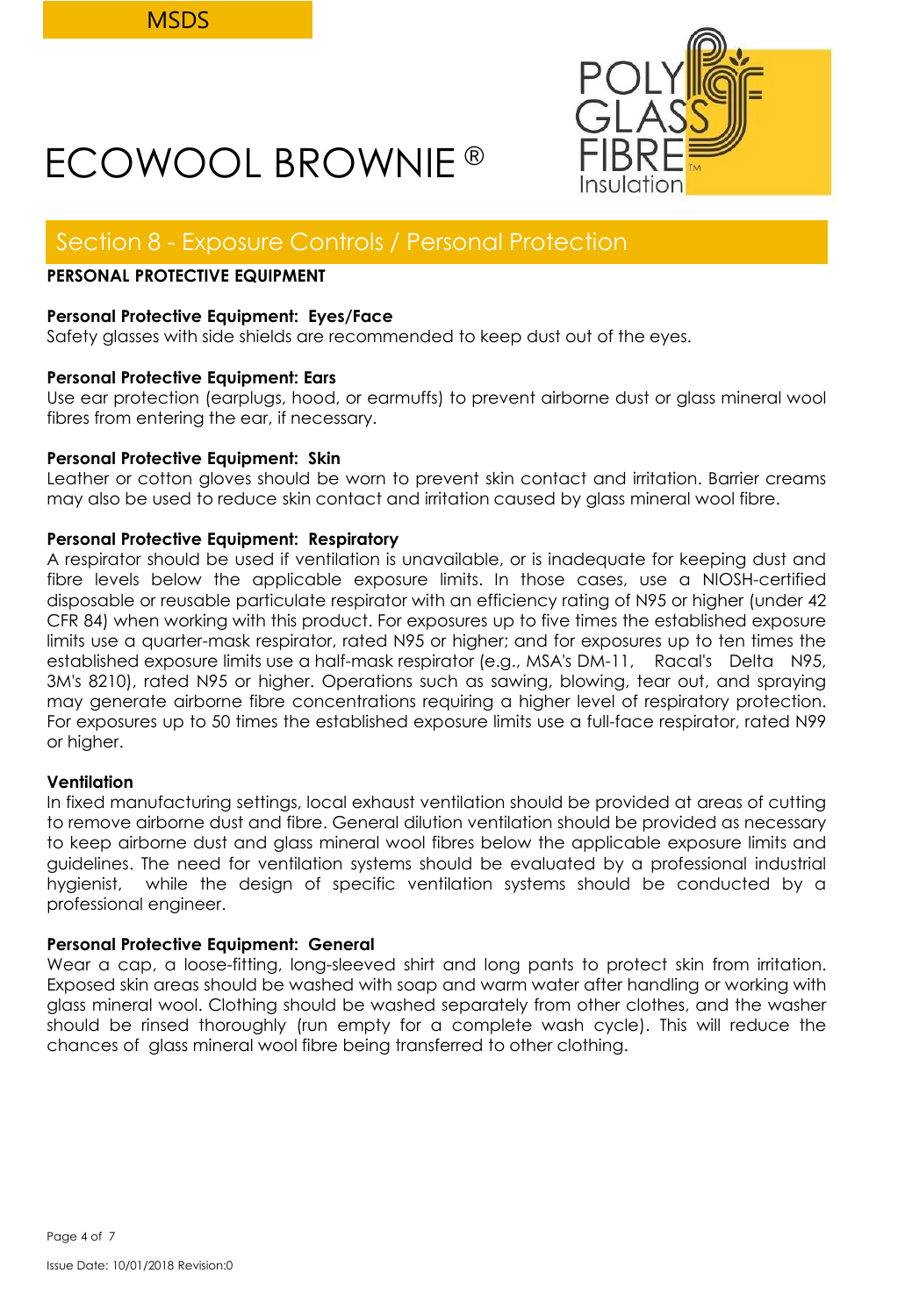

## Section 9 - Physical & Chemical Properties

| Appearance                  | : Light Brown                          |                                         |                                 |
|-----------------------------|----------------------------------------|-----------------------------------------|---------------------------------|
| Odor                        | : No significant odor                  |                                         |                                 |
| <b>Physical State</b>       | $:$ Solid                              | рH                                      | : Not applicable                |
| <b>Vapor Pressure</b>       | : Not applicable                       | <b>Vapor Density</b>                    | : Not applicable                |
|                             | <b>Boiling Point : Not applicable</b>  | <b>Melting Point</b>                    | : $>704^{\circ}C/1300^{\circ}F$ |
| Solubility (H2O) : Nil      |                                        | <b>Specific Gravity</b>                 | : Variable                      |
|                             | <b>Freezing Point :</b> Not applicable | <b>Evaporation Rate: Not applicable</b> |                                 |
| <b>Percent Volatile : 0</b> |                                        | <b>VOC</b>                              | : Not applicable                |
|                             |                                        |                                         |                                 |

| рH                      | : Not applicable |
|-------------------------|------------------|
| <b>Vapor Density</b>    | : Not applicable |
| <b>Melting Point</b>    | : >704°C/1300°F  |
| <b>Specific Gravity</b> | : Variable       |
| <b>Evaporation Rate</b> | : Not applicable |
| VOC.                    | : Not applicable |

## Section 10 - Chemical Stability & Reactivity Information

#### **Chemical Stability**

This is a stable material. This product is not reactive.

**Hazardous Decomposition**

None known

## **Hazardous Polymerization**

Will not occur.

## Section 11 - Toxicological Information

## **Acute Toxicity**

A: General Product Information

Dust from this product is a mechanical irritant, which means that it may cause temporary irritation or scratchiness of the throat, and/or itching of the eyes and skin.

## **Carcinogenicity**

## **Component Carcinogenicity**

## **Glass Mineral Wool**

ACGIH: A4 - Not Classifiable as a Human Carcinogen

IARC: Group 3 - Not Classifiable (IARC Monograph 43, 1988; Monograph 81, 2002)

## **Chronic Toxicity**

Glass Mineral Wool: In October 2001, IARC classified glass mineral wool as Group 3, "not classifiable as to its carcinogenicity to humans." The 2001 decision was based on current human and animal research that shows no association between inhalation exposure to dust from glass mineral wool and the development of respiratory disease. This is a reversal of the IARC finding in 1987 of a Group 2B designation (possibly carcinogenic to humans) based on earlier studies in which animals were injected with large quantities of glass mineral wool fibre. NTP and ACGIH have not yet reviewed the IARC reclassification or the most current fibre glass health research; at this time, both agencies continue to classify glass mineral wool based on the earlier animal injection studies.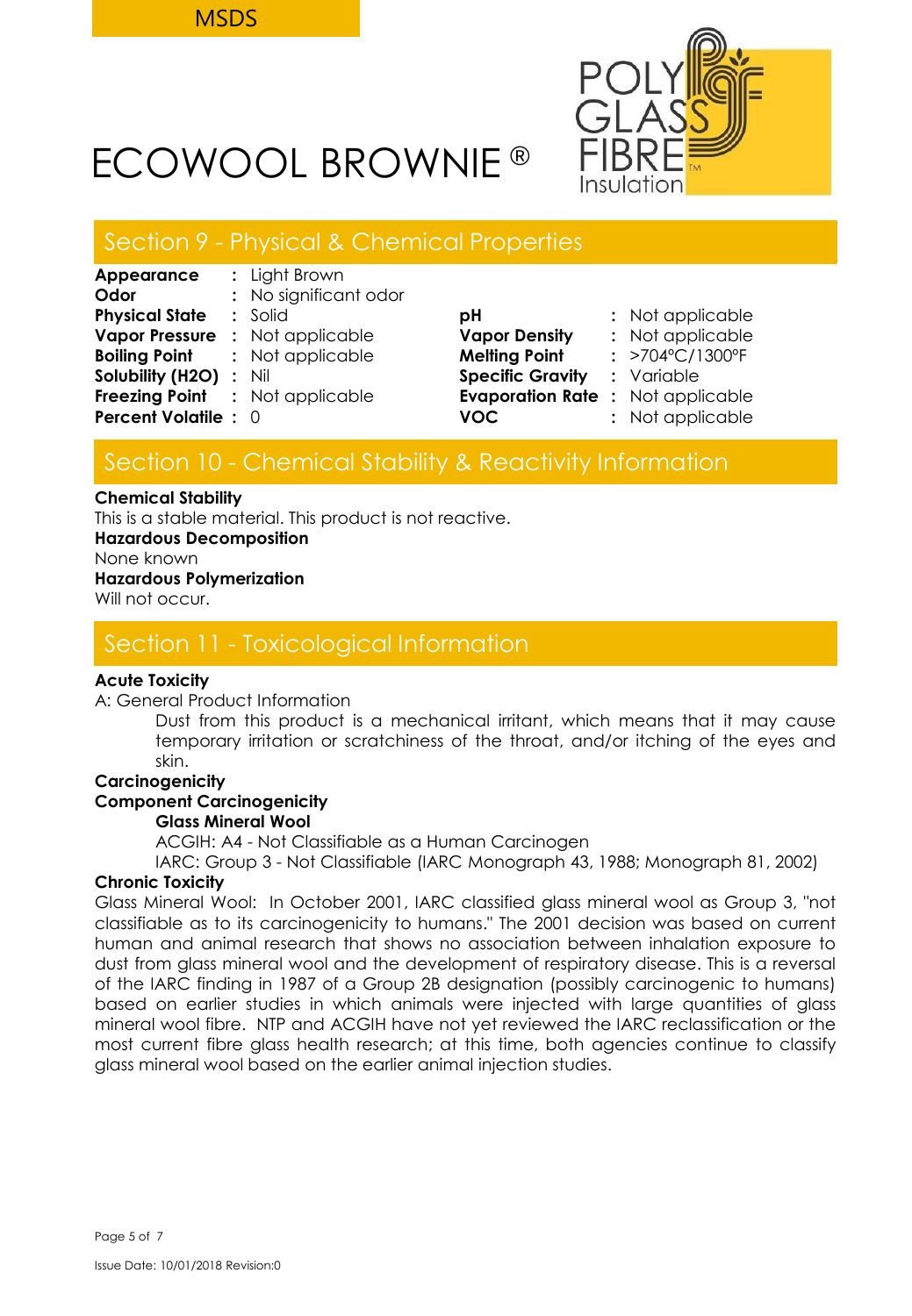

## Section 12 - Ecological Information

## **Ecotoxicity**

## **A: General Product Information**

Neither the raw materials nor the finished product contain any ozone depleting chemicals. This product is not classified as a hazardous air pollutant.

## **B: Component Analysis - Ecotoxicity - Aquatic Toxicity**

No ecotoxicity data are available for this product's components

## Section 13 - Disposal Considerations

## **Waste Number & Descriptions**

## **A: General Product Information**

This product, as supplied, is not regulated as a hazardous waste by any Department of Environmental (DOE). Comply with state and local regulations for disposal. If you are unsure of the regulations, contact your local Public Health Department, or the local office of the DOE.

## **B: Component Waste Numbers**

No DOE Waste Numbers are applicable for this product's components.

**Disposal Instructions**

Dispose of waste material according to State, or Federal Environmental Regulations.

## Section 14 - Transportation Information

**Shipping Name:** This product is not classified as a hazardous material for transport.

## Section 15 - Regulatory information

According to IARC glass (fiberglass) wool is classified as Group 3, "not classifiable as to its carcinogenicity to humans". (In October 2001, the International Agency for Research on Cancer "IARC", part of the World Health Organisation reviewed its 1987 classification of mineral wool fibers and removed them from the list of possible carcinogens).

**Exposure Limits:** Recommended Workplace exposure limit (WEL) to meet country's requirements on the 8 hour time weighted average gravimetric measure.